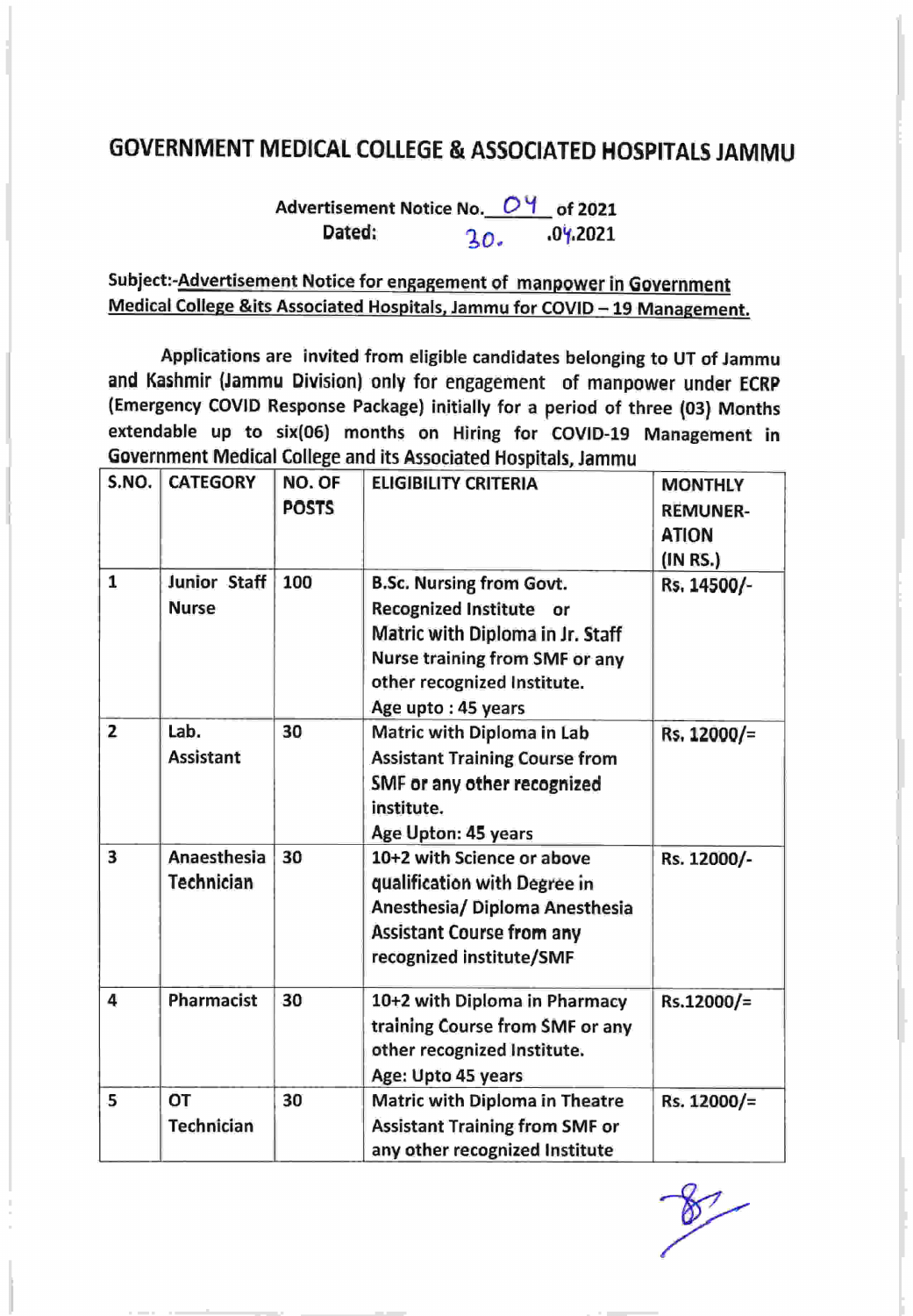13. The selected candidate shall be allowed to join only on the production of Domicile Certificate.

 $\int_{\mathcal{A}} \mathcal{N}$ Dr. Shashi Sudhan Sharma Principal Govt. Medical College Jammu <

I

## No: AHJ/2021/  $\overline{+}$  +b - 80 Dated: 30 - 0 4 - 201) Copy for information to the:

- 1. Financial Commissioner to Govt., Health & Medical Education Department, Civil Secretariat, Jamnru.
- 2. Mission Director, NHM, J&K, Jammu'
- 3. Administrator, AHJ, Jammu.
- 4. Joint Director, Department of lnformation & Public Relation Jammu for publishing the same in two leading dailies of the Jammu region.
- 5. l/c website, GMC Jammu to upload the same to the website of GMC Jammu.
- 6. Office Copy.

 $\frac{1}{2}$